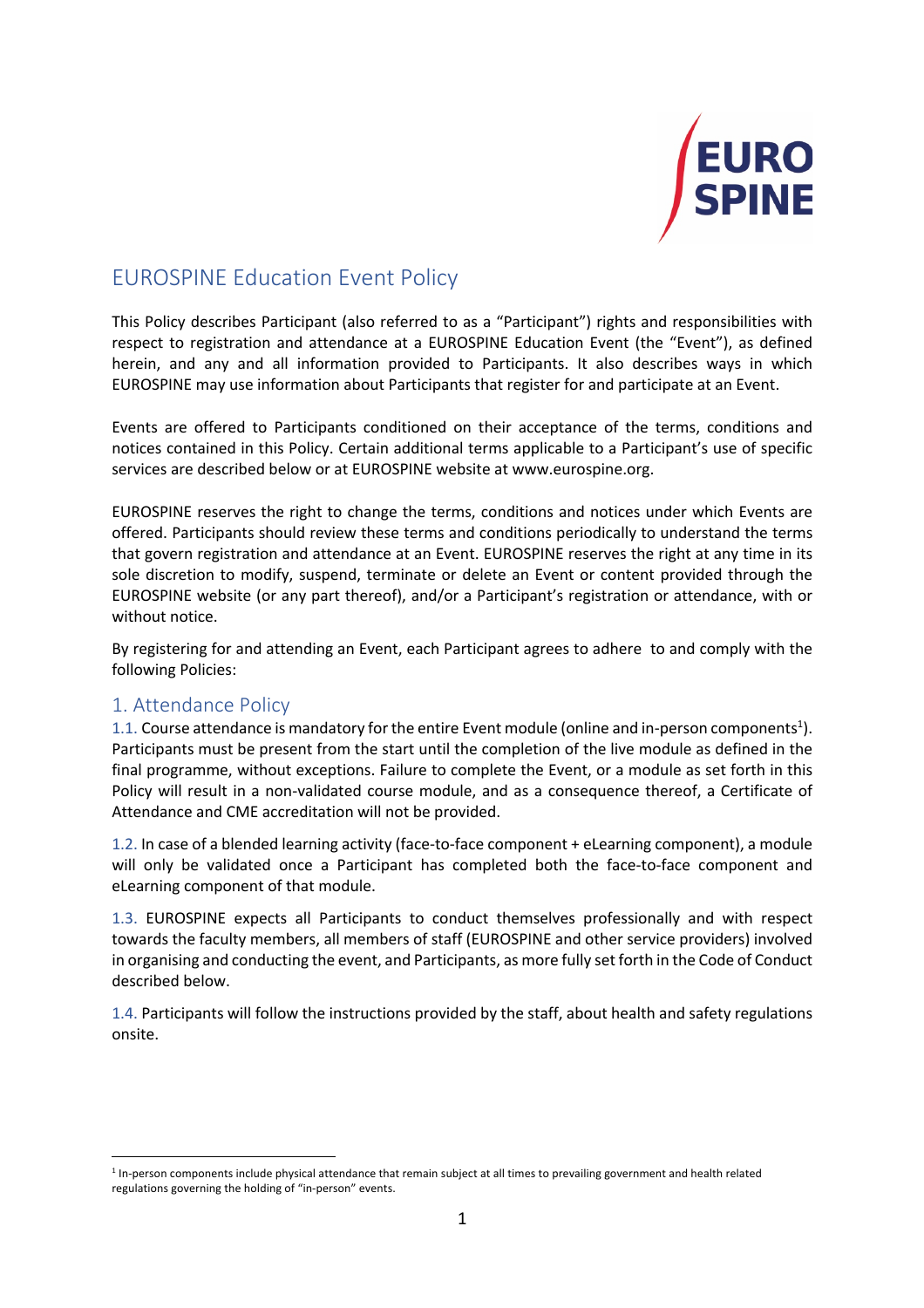# 2. Registration Policy

2.1. Registrations are accepted on a first come-first served basis.

2.2. No pre-registration is possible. EUROSPINE will only consider a registration to be completed once payment in full has received by EUROSPINE.

2.3. Payment must be made by credit card or a recognized electronic payment system upon registration. No partial payments or instalments will be accepted*.*

2.4. For advanced education events and to ensure the quality of teaching and learning as much and whenever possible, a proof of eligibility may be requested from the Participant to ensure they fulfil the required level of education and experience to attend the Event and receive Certificate of Attendance and CME accreditation. In case a proof of eligibility is not provided by the Participant, or in the event a Participant is not eligible to attend a course, EUROSPINE reserves the right to reject or cancel the Participant's registration.

2.5. EUROSPINE reserves the right to change faculty and programme. The latest programmes will be posted on the EUROSPINE website at www.eurospine.org.

2.6. Because each Participant's privacy is important to EUROSPINE, EUROSPINE will operate the Events in accordance with its Privacy Policy, which is incorporated into this Agreement, and which can be found here: https://www.eurospine.org/privacy-policy.htm.

BY ATTENDING AN EVENT EACH PARTICIPANT CONSENTS TO THE EUROSPINE PRIVACY POLICY AND TO ALLOW THE COLLECTION, PROCESSING, STORAGE AND USE OF PERSONAL INFORMATION IN ACCORDANCE WITH THE PRIVACY POLICY. Each Participant agrees to comply with all applicable laws and regulations, and the terms or EUROSPINE's Privacy Policy, with respect to any access, use and/or submission of any personal information in connection with the Sites. EUROSPINE reserves the right to disclose any information as necessary to satisfy any applicable law, regulation, legal process or governmental request.

Participants grant the permission to EUROSPINE to take and use pictures and films for, including but not limited to, educational purposes, public relations, promotional pieces, written publications, videos and on the EUROSPINE web publication, for an indefinite period.

# 3. Cancellation Policy

### 3.1 Cancellation by EUROSPINE

3.1.1. EUROSPINE reserves the right to cancel an Event or any module if there are not sufficient registrations received.

3.1.2. EUROSPINE reserves the right to cancel an Event in case of force majeure. This includes but is not limited to an extraordinary and unforeseeable event which interferes from an external source, and which cannot be avoided despite of utmost care. Examples of "force majeure" can include wars, governmental laws, orders, regulations, requirements or actions, strikes, lockouts, labour or employment difficulties, acts or threatened acts of terrorism, pestilence or epidemic, (including but not limited to the current covid19 pandemic), civil commotions, fires, floods, accidents or breakdowns, or any other casualties or conditions which are beyond the reasonable control of either party and not due to the fault or negligence of such party.

3.1.3. In the case of cancellation of an Event for the reasons stated above, Participants are entitled to a full refund. EUROSPINE is not responsible for any expenses incurred because of such cancellation.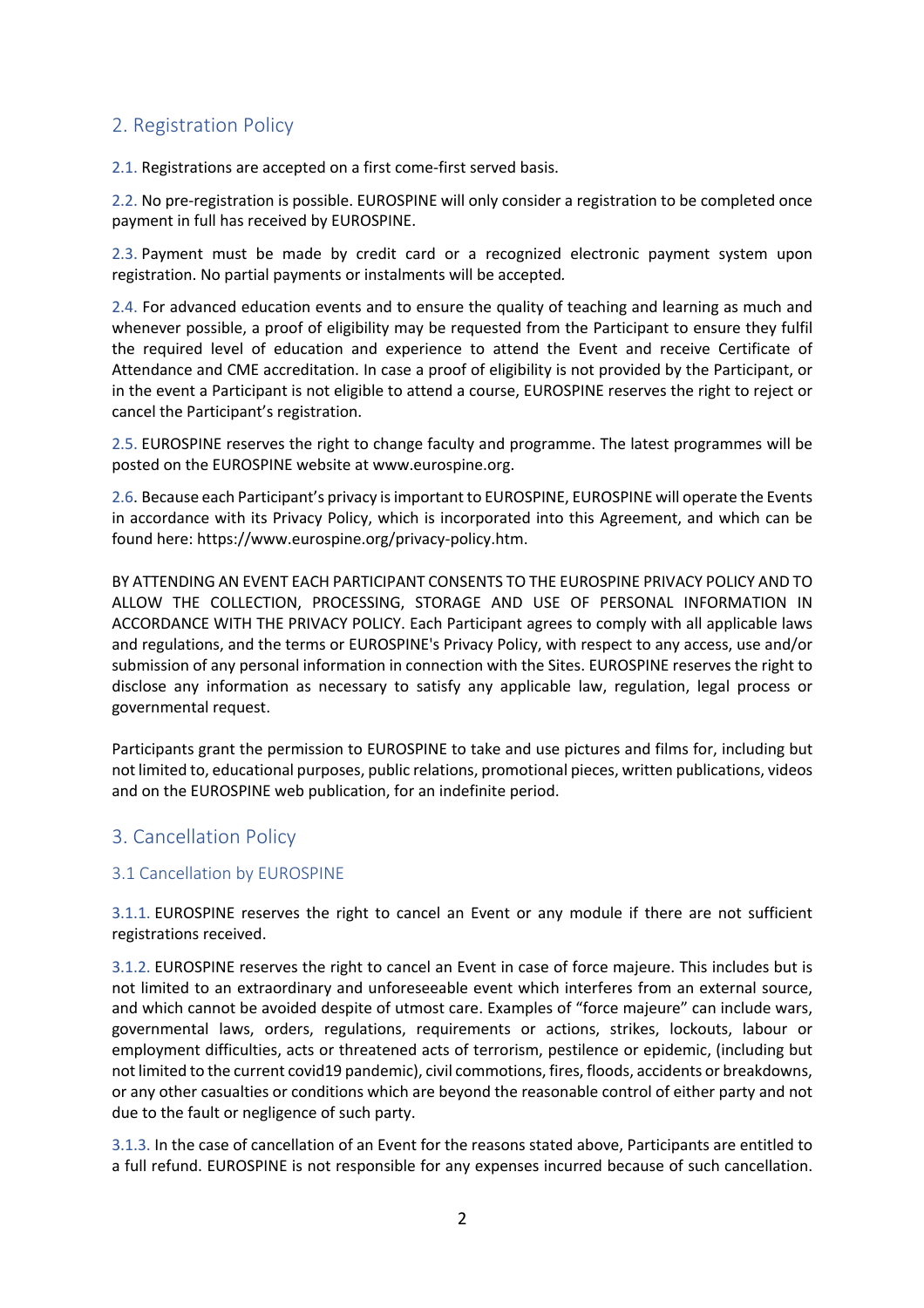Cancellation of a module by EUROSPINE will not entitle a Participant to a refund, except as may be determined by EUROSPINE, in its sole discretion.

### 3.2 Cancellation by a Participant

3.2.1. Cancellation requests by a Participant must be received in writing by email, setting forth the reason(s) for the cancellation, and prior to the commencement of the Event. The Participant is responsible for ensuring that EUROSPINE education receives the written request.

3.2.2. Once the Participant is registered and registration is paid, cancellation will be accepted up to 60 days prior to the in-person component of the Event, reimbursed at 100% of the registration fee (minus a €200 administrative fee). If the eLearning component has already started, access will be immediately stopped. If a full module has already been completed and a CME certificate already delivered, there will be no reimbursement.

## 4. Exclusion

4.1. EUROSPINE reserves the right to expel a Participant from an Event who does not respect the Policies, code of conduct or staff instructions, more fully described herein, or who attempts to circumvent any part of this Policy. EUROSPINE will investigate occurrences which may involve violations or security at an Event and may involve and cooperate with law enforcement authorities or affected parties in prosecution or litigation against any Participant involved in these violations.

## 5. Code of Conduct

### 5.1 General

All Participants, speakers, sponsors, vendors, partners, and staff at EUROSPINE Educational Events are required to adhere to the following Code of Conduct. EUROSPINE will enforce this Code throughout an Event in its entirety. Prior to attending a EUROSPINE Educational Event, each Participant is expected to be familiar with this Code of Conduct.

- Participants registering for Events must provide an email, text, phone, or other contact where they can be reached during the Event by the EUROSPINE staff. Failure to register, provide such contact, or be available via the contact provided is grounds for being excluded from the Event at the Participant's cost, without further notice or process.
- Registration constitutes a Participant's consent to audio and visual recordings taken at each Event (and use and alteration of the recording) by EUROSPINE for purposes aligned with EUROSPINE's mission.
- Registration constitute consent that EUROSPINE closely monitors audience participation to ensure Participant's eligibility for CME accreditation. Audience participation monitoring also applies for validating EUROSPINE diploma courses for obtaining a EUROSPINE Diploma, a EUROSPINE Advanced Diploma and a EUROSPINE Diploma in Interprofessional Spine Care (EDISC).

EUROSPINE's goal is to create an environment where everyone feels welcome to participate, speak up, ask questions, and engage in conversation. This requires a harassment free and inclusive environment that recognises the inherent worth of every Participant. EUROSPINE encourages and expects that all Participants will participate to help create and ensure a safe and positive experience for everyone.

EUROSPINE strives to provide a harassment-free environment for everyone, regardless of gender, gender identity and expression, age, sexual orientation, disability, physical appearance, body size,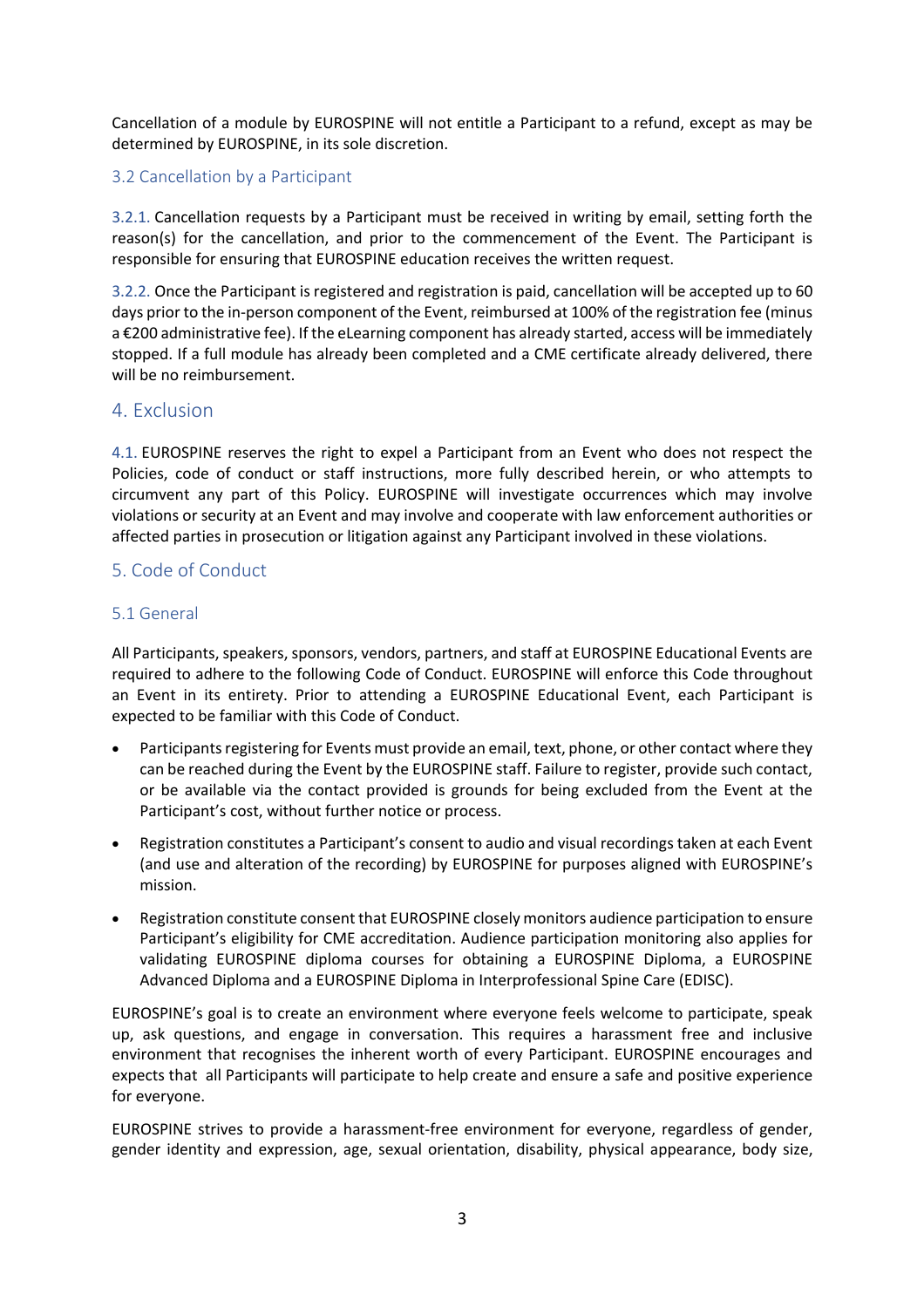race, ethnicity, or religion (or lack thereof). EUROSPINE will not tolerate harassment of Participants at any time or in any form.

Sexual language and imagery are not appropriate during any aspect of an Event, including talks, workshops, social media such as Twitter, or other online media.

#### 5.2 Expected behaviour during EURSOSPINE Educational Events

- Exercise consideration and respect in your speech and actions.
- Attempt collaboration before conflict. If disagreeing with others' opinions, comments must be kept appropriate and polite.
- Refrain from demeaning, discriminatory, or harassing behaviours and speech.
- Be mindful of your surroundings and of your fellow Participants. Alert EUROSPINE staff (education@eurospine.org) if you notice a dangerous situation, someone in distress, or violations of this Code of Conduct, even if they seem inconsequential.
- During this event or any of its related events, no participant should engage in harassment in any form. Do not use discriminatory or harassing statements, including those of a racial, religious or sexual nature.
- Do not (i) disrupt the meeting; (ii) engage in harm; (iii) make threats of harm of any kind; (iv) exhibits threatening behaviour; or (v) create/contribute to a safety threat or unsafe or exclusionary situation, during an Event, or at an Event location, against any other participant or staff member.
- Do not make audio or visual recordings of an Event in any medium—and do not distribute audio or visual recordings of the Educational Event (via social media or any other means). Only EUROSPINE or its representatives may do so.
- Do not take or distribute pictures of or copy research posters/presentation materials unless explicit permission is granted.

Participants violating these rules may be expelled from Events without a refund at the discretion of EUROSPINE. Participants asked to stop any harassing behaviours are expected to comply immediately.

### 5.3 Reporting an incident

If you see, overhear, or experience a violation of the Code of Conduct during an Event, and would like to report a violation, please email EUROSPINE at education@eurospine.org. Please consider that even without an actual threat, Participants must report any behaviour they have witnessed that they regard as threatening or violent behaviour—that might be carried out at an Event or is connected to the Event.

### 5.4 Disclaimer and consent

The views expressed by speakers or other third parties at Events are those of the speaker or thirdparty and not, necessarily, of EUROSPINE. EUROSPINE makes no representations or warranties about the accuracy or suitability of any information in the education event and related materials (such as handouts, presentation documents and recordings); all such content is provided to Participants on an "as is" basis.

Furthermore, the presentation of any material or information by a third party regarding any specific opinion, commercial product, process, or service by trade name, trademark, manufacturer, or otherwise, does not constitute or imply EUROSPINE's endorsement or recommendation of such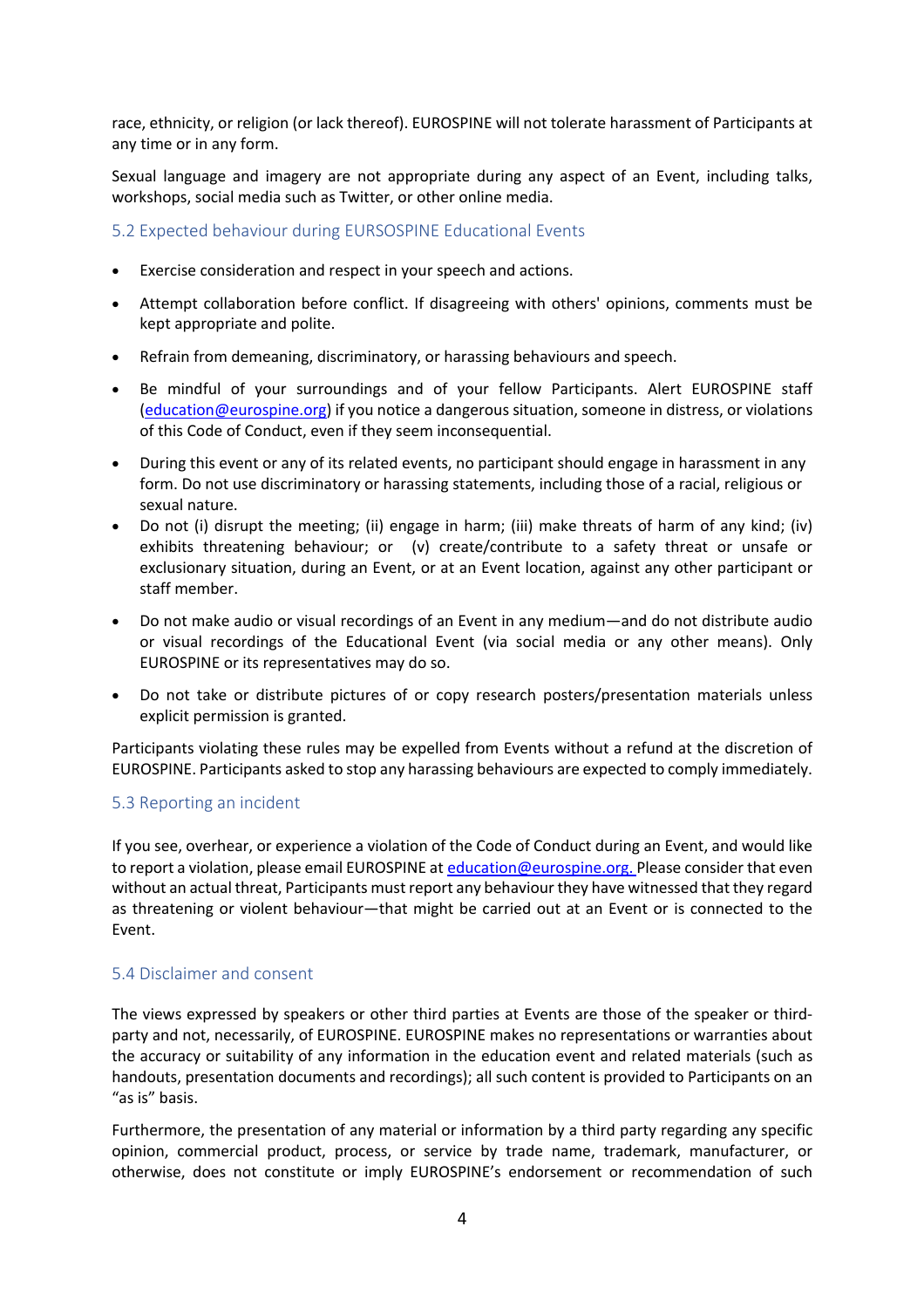opinion, process, service, item, or organisation. Any such material or information presented by a thirdparty in any format at a EUROSPINE event, without limitation, is for informational purposes only.

To the extent permitted by law, EUROSPINE and its agents, staff and experts exclude all liability for any loss, claim or damage, cost, or expense, including any indirect or consequential damages or lost profit, whether arising in negligence or otherwise, suffered in connection with the access to, participation in, or use of the course by you or any other person. By acceding to this service, you acknowledge that the information and materials contained in the course may contain inaccuracies or errors.

Participants registering to Events agree that:

- Events may be recorded. The recording can be used by EUROSPINE for educational and promotional purposes.
- Personally, identifiable information of the Participants may be heard, seen, read, collected, or used by EUROSPINE as the organiser and other course Participants.
- Any communication or information transmitted during the Event, such as voice, live instant messaging displaying names of those intervening, and presentations, are available to the course audience during the course, and are also recorded for EUROSPINE's further promotion and information purposes.
- EUROSPINE may further use the information available on the Virtual Educational Event such as invitees' lists, Participant logs, information on the course subject matter and recordings thereof.
- EUROSPINE expects Participants to conduct themselves professionally and with respect towards the faculty and staff (EUROSPINE and other service providers) involved in organising, delivering, and conducting the Educational Event. Failure to do so may lead to the participant's exclusion from EUROSPINE courses and webinars.
- EUROSPINE, its experts, staff and agents disclaim all liability in case the Event is cancelled, or for any technical problem arising before, during or after the Event.
- In some Events or modules, Participants may have access to certain confidential information of EUROSPINE and/or third parties who have provided information made available there and which should reasonably be understood as confidential ("Confidential Information"). Participant agrees to maintain the confidentiality of this Confidential Information. Ownership of Confidential Information remains with EUROSPINE and/or any third-party providers of Confidential Information. Upon completion of the Event, and unless otherwise indicated in the Event or course materials or upon EUROSPINE's written permission, you must refrain from using the Confidential Information.
- Copyrights: Except as otherwise indicated, all text, marks, images, logos, material, and other Content, including any EUROSPINE trademarks, logos, designs, graphics, information, data, files, and the selection and arrangement thereof, are the property of EUROSPINE or its licensors or its users and are protected by the trademark and copyright laws of all applicable jurisdictions. EUROSPINE, and all other marks or names displayed during the Event or any course materials, are the registered or unregistered trademarks of EUROSPINE and/or its licensors and may not be copied or used without the written permission of the relevant trademark owner. The Events and their design, appearance, graphics, and icons are owned by EUROSPINE and may not be copied or used without EUROSPINE's written permission. All other trademarks, registered trademarks, product names and company's names or logos mentioned in the Event are property of their respective owners. Reference to any services, processes, or other information by trade name, trademark, manufacturer, supplier or otherwise does not constitute or imply endorsement, sponsorship or recommendation by EUROSPINE. The compilation of the content provided in an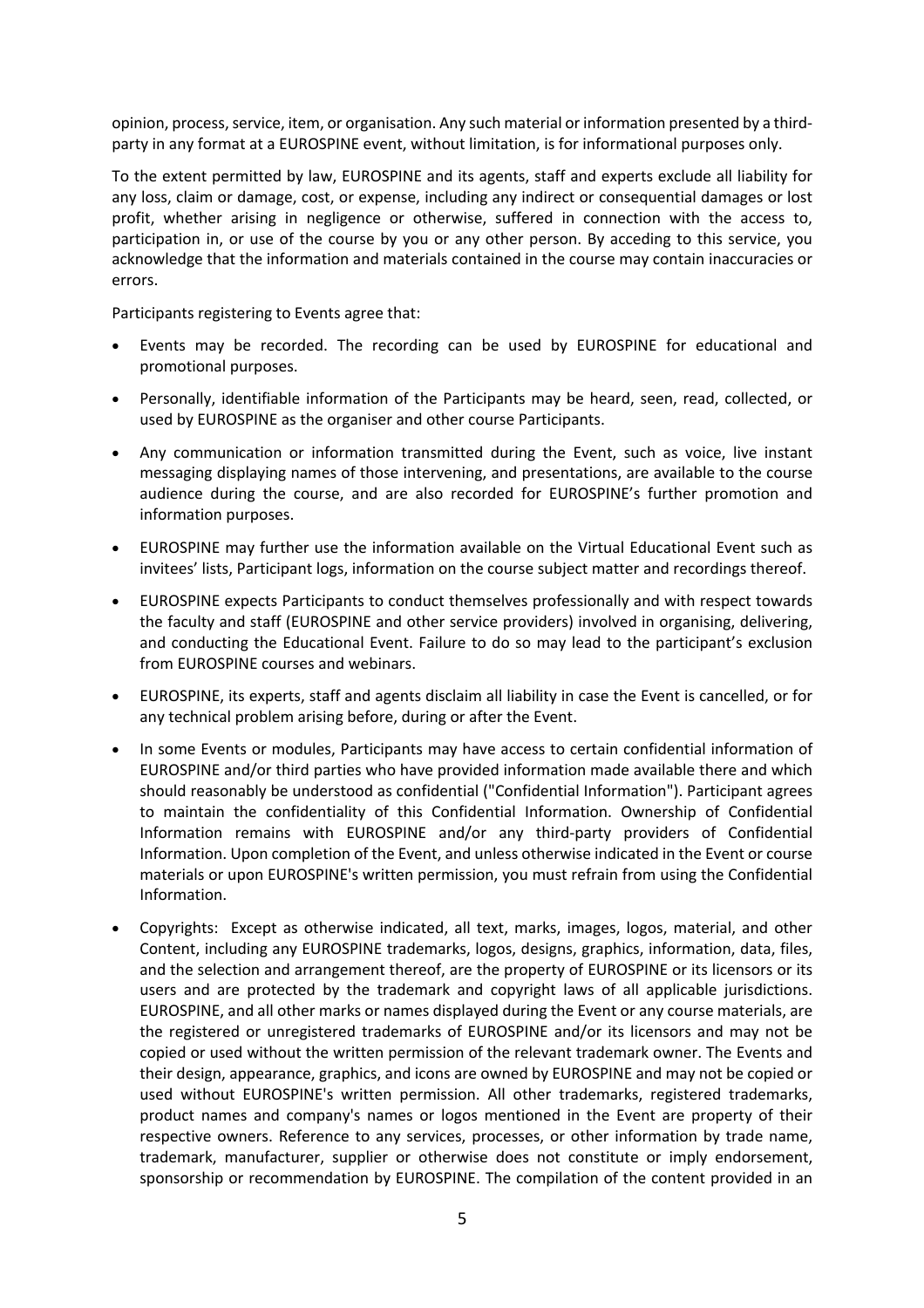Event is the exclusive property of EUROSPINE and is protected by the copyright laws of the relevant countries in which EUROSPINE is present. The Events are © 2009-2022 EUROSPINE. All rights reserved.

# 6. Cadaver Lab Policy

# 6.1 Cadaver, Dry and Simulation Laboratories Policy (when applicable):

Participants agree to take part in cadaver, dry and simulation laboratories at their own risk and are aware of medical risks that may occur by handling anatomical parts as well as the use of medical instrumentation and equipment.

When taking part in a cadaver lab, dry and simulation laboratories, participants agree to follow the safety and prevention rules to avoid unnecessary transmission risks or injuries.

## 6.2 Infectious Disease Transmission Safeguard Policy

The Participants are aware of the means of transmission of infectious diseases, including the human immunodeficiency virus (HIV), and agree that all possible precautions should be made to prevent any transmission of infectious diseases, including HIV. The Participants further understand that risk exists that such transmission is possible merely through the handling of tissues and that some of the tissues they will be handling in live Events may have been harvested from persons infected with HIV. Thus, as an inducement to EUROSPINE to accept their registration for and to permit their participation in such Events, the Participants agree to adhere to the following procedures when handling all tissues in EUROSPINE live education events.

- $\checkmark$  The Participants will handle all tissues with care to avoid contact with their skin or mucous membranes.
- $\checkmark$  The Participants will wear protective gloves at all times when handling the tissues.
- $\checkmark$  The Participants will observe extreme caution when using sharp instruments to avoid penetrating their or other's skin.
- $\checkmark$  The Participants will always use a surgical mask to prevent accidental exposure to fluid from tissues.
- $\checkmark$  Participants will wash their hands after every hands-on exercise and before leaving the training area.

The Participants relieve EUROSPINE, the Spine Society of Europe and the institutions where the cadaver, dry and simulation laboratories take place, the research Institute against Digestive Cancer (IRCAD), of any and all liability in the event of an injury and/or a disease, or any other kind of damages suffered by the Participant that may arise from or occur during or as a result of their participation in the live Event.

Each Participant, by registering for and attending an Event does hereby release and hold harmless EUROSPINE and IRCAD from, against and with respect to any and all actions, suits, claims, damages, judgements, costs, and expenses of any and every kind and nature whatsoever, whether known or unknown, liquidated or unliquidated, fixed or contingent, direct or indirect, which the Participants, their estate or any of their heirs, beneficiaries, successors, and assign and each of them, have or can have, shall or may have, or claim to have, against EUROSPINE and IRCAD and such directors, officers, staff and instructors, and each of them, by reasons of their participation in EUROSPINE live education event and handling of tissues infected with any infectious diseases, including HIV.

### 6.3 Vaccination

It is a requirement that Participants taking part in cadaver laboratories are vaccinated against Hepatitis B. Participants will ensure their vaccination is up to date.

#### 6.4 Radioprotection